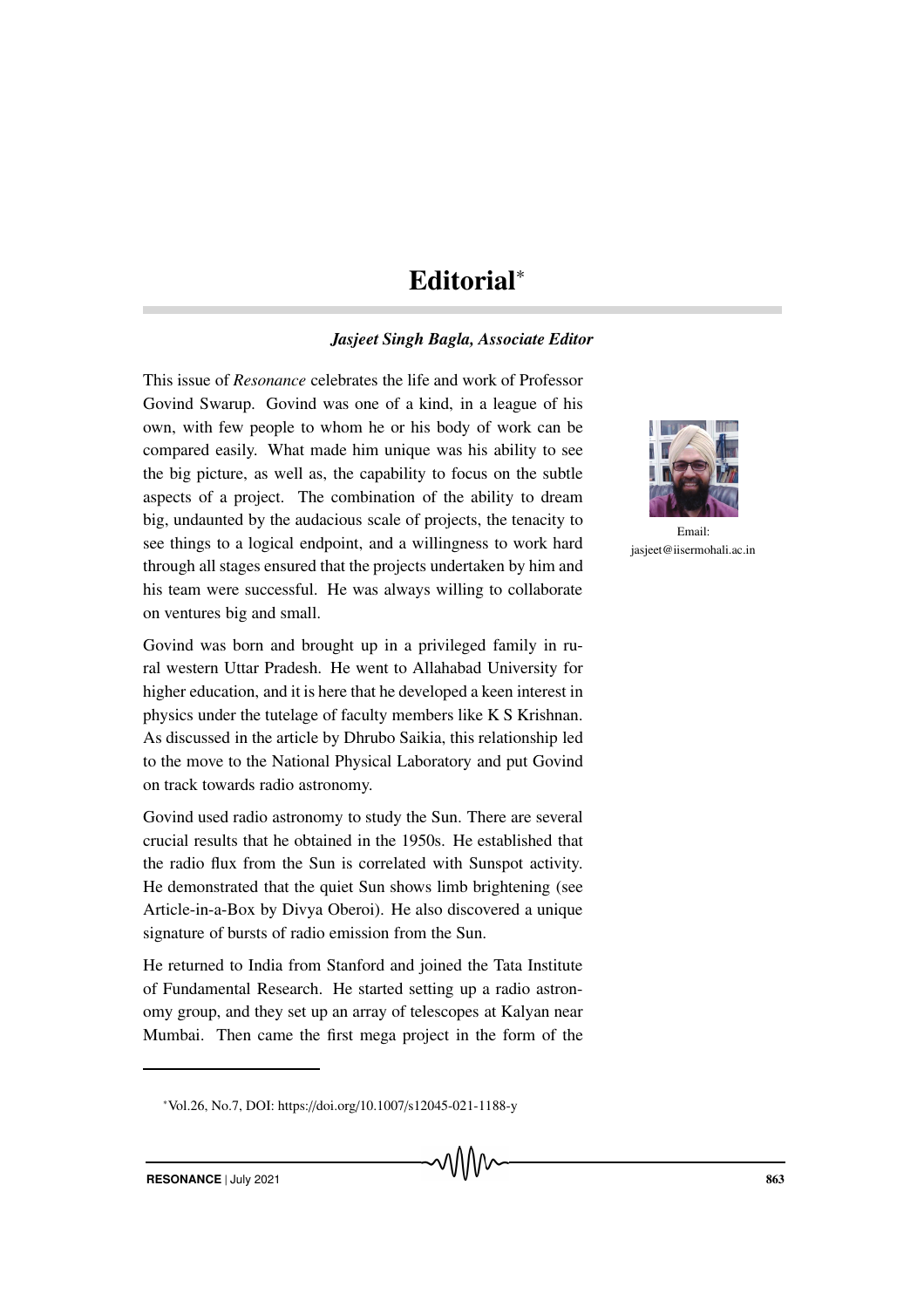## **EDITORIAL**

Ooty Radio Telescope. This telescope has some unique aspects as discussed in the article by S. Ananthakrishnan and V. Balasubramanian, as it used the Moon and occultations by the Moon to unravel the structure of radio sources in the east-west direction. The Ooty Radio Telescope is a 500 m long cylinder oriented in the north-south direction, and this can be used to obtain high resolution in the north-south direction. A lot of work was done by the radio astronomy group to develop a formalism to optimize information recovery from such complex observations.

The success of the Very Large Array (VLA) convinced Govind Swarup that the future of radio astronomy lies in interferometric arrays. He started a concerted campaign for a multi-national radio array. Although this did not become a reality at that time, these discussions eventually led to the Square Kilometer Array project. Meanwhile, an interest in studying galaxy formation at high redshifts led to the conceptualization of the Giant Meterwave Radio Telescope. A change in the paradigm of structure formation meant that the goal was not within the reach of the array as it had been planned and set up in the 1990s. However, a series of upgrades have made such observations feasible, and this is discussed in the article by Nissim Kanekar, Aditya Chowdhury and Jayaram Chengalur. It was heartening that the first report of such observations was presented at a conference organized in honour of Govind's 90th birthday in March 2019. Needless to say, he was pleased to see the results.

Govind placed a lot of emphasis on training, and we can read about the summer programs that he organized along with RRI in the article by D J Saikia. Discussions initiated at the time matured in the form of the Joint Astronomy Program hosted at the Indian Institute of Science: a joint graduate school for students at several institutes. During the construction of GMRT, Govind realized the need for people who are at home in a variety of subjects within sciences. This led to a series of discussions in various forums, including the Astronomical Society of India. Proposals emerging from these discussions eventually led to the formation of IISERs.

I first met Govind during the first summer program on astron-